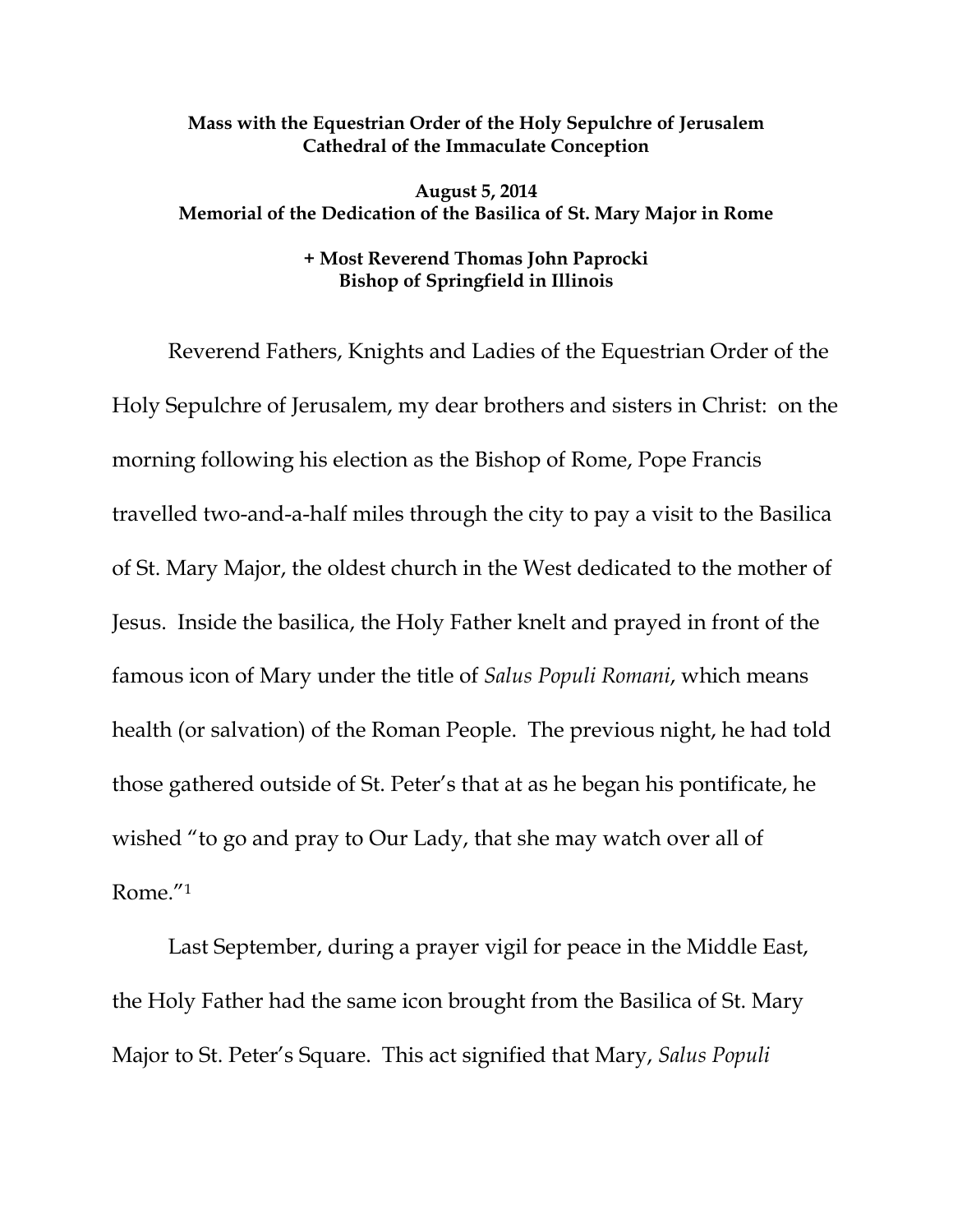*Romani*, watches over not only the people of Rome, but indeed over the whole world, especially in those areas where her help is most needed.

As we celebrate today the dedication of the basilica in which this powerful icon is enshrined, we are very aware of how much we need to continue to implore her maternal aid, particularly with regard to the situation which continues to deteriorate in the Middle East. One may be tempted to believe that there is little to no hope in these circumstances, but we continue to remain steadfast in trusting that peace is possible, for, as the angel Gabriel told the Blessed Virgin Mary at the Annunciation, "nothing will be impossible for God" (Luke 1:37).

Our Gospel for today's Mass offers a helpful reflection in this regard. We hear the story of the Apostle Peter as he attempted to walk on the water toward Jesus. As long as his eyes were fixed on the Lord, he remained safe, but he soon became overwhelmed at the power of the wind blowing around him and, taking his eyes off of Jesus, he began to sink. Upon saving Peter from drowning, Jesus asked him: "O you of little faith, why did you doubt?"(Matthew 14:31).

Peter's lack of faith caused him to doubt that what seemed to be impossible was indeed possible with God's mighty power. This is a timely

2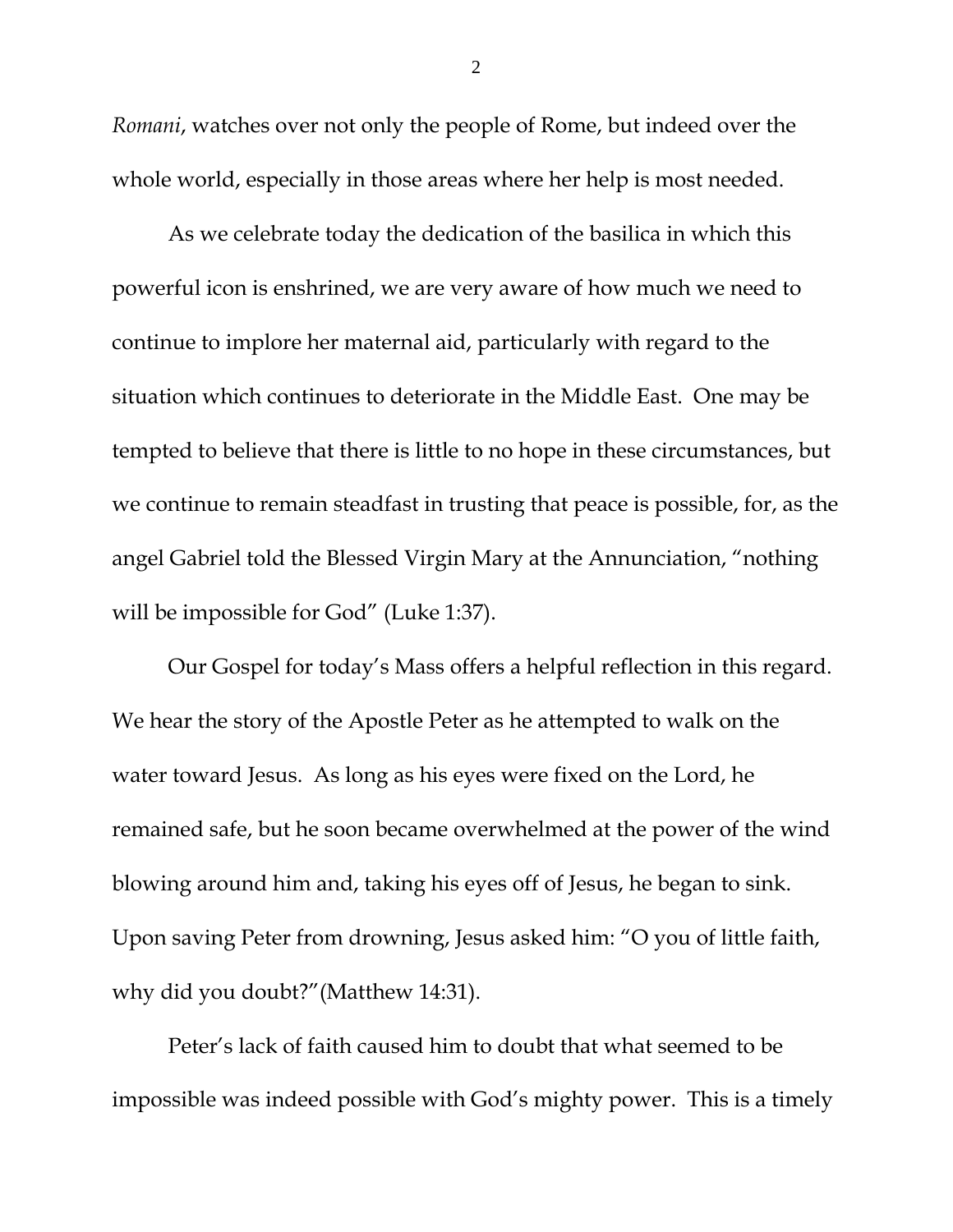lesson for us as we witness in horror the violence, death, and destruction that is taking place in the Middle East. We are invited to be not so overwhelmed with all of the bad news we hear, but to place our hope in the Good News of the Gospel that Christ has risen victorious and has defeated death. No war, tragedy, or suffering could ever nullify that victory.

It is this hope that should guide us as we offer our prayers without ceasing for a peaceful resolution to the problems in the Holy Land and in the Middle East. It is also this hope which motivates us not to give up in doing whatever is necessary to aid in bringing about that peace.

In his address to the participants in the Pilgrimage of the Equestrian Order of the Holy Sepulchre of Jerusalem in Rome last year, the Holy Father highlighted this point when he said the following:

To believe in the redemptive power of the Cross and the Resurrection is to offer hope and peace. In a special way, the Land of Jesus needs it very much! The faith does not distance us from the responsibilities that we are all called to assume, but, on the contrary, it urges and impels us to concrete undertakings for a better society.2

3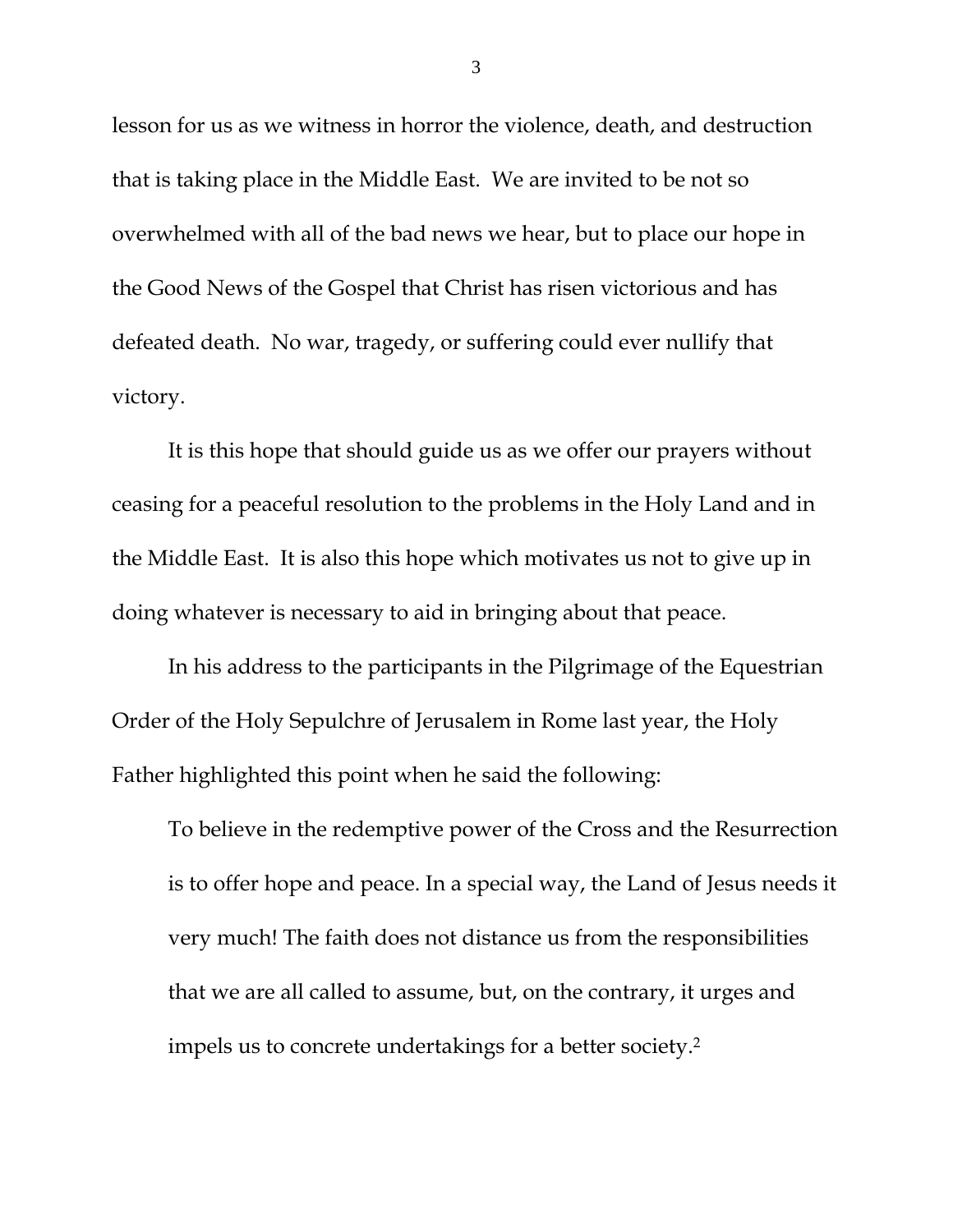The work that you undertake, dear Knights and Ladies, to support the activities of the Latin Patriarchate of Jerusalem and to support the Christians living in the Holy Land is an important part of the larger struggle for peace throughout the Middle East. Though your efforts may seem insignificant in comparison to the complex issues that surround the present conflicts, we are reminded by St. Paul that "all things work for good for those who love God" (Romans 8:28). We are confident in faith that what we offer will be multiplied by the Lord to accomplish His will.

Like so many who have turned to Mary in times of great distress in our world, let us humbly beg her not only to intercede on our behalf for peace in the world, but that she might come to our aid to give us the strength that we need to persevere in keeping our eyes fixed on Christ and His victory. By doing so, we will continue to move forward in faith, hope, and love, cooperating with His plan of salvation, never doubting that God can and will manifest His glory by conquering all evil, bringing about lasting peace and unity for eternity in the life that awaits us in Heaven.

May God give us this grace. Amen.

4